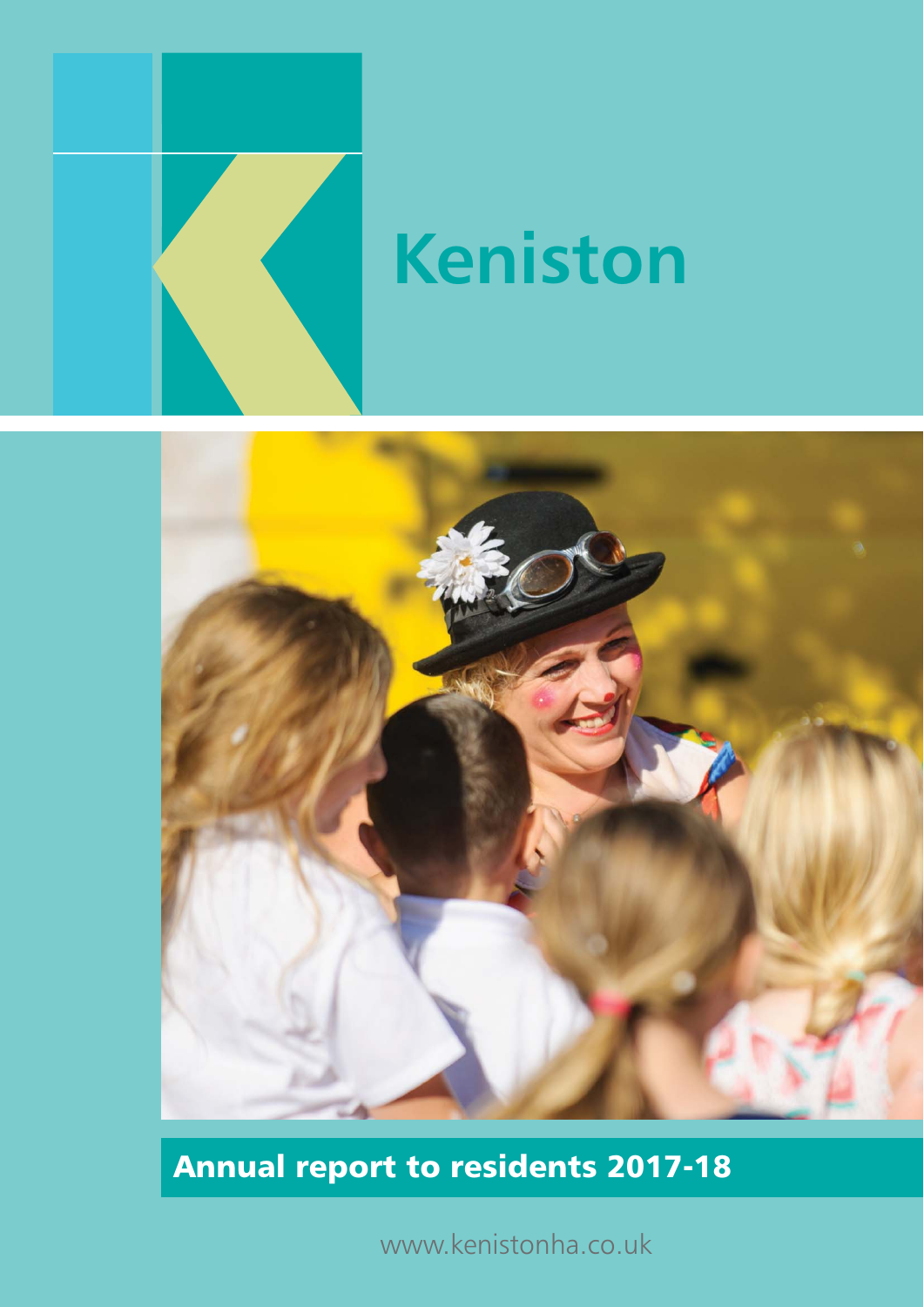## A message from our Chair and Chief Executive

**2017-18 is the year when the pace of change at Keniston – aimed at ensuring the organisation is truly 'fit for the future' – started to take on more momentum.**

During the year, we made significant progress with our plans for development and growth.

We adopted a new five-year Development Strategy in January 2018, setting out our ambition to deliver 100 new affordable homes over the next five years.

The strategy envisages taking a range of routes to development, including looking at the potential for building additional housing on land we already own, as well as looking for partnerships with commercial developers.

We are moving forward with our plans for the Darrick Wood estate, and started a process of engaging with residents to learn more about their aspirations for their neighbourhood. While we believe that building additional housing on the estate is achievable, we recognise that this needs to be carefully designed and that the concerns of existing residents need to be carefully listened to and addressed.



Our plans for growth and development form one theme within our wider Strategic Plan, developed during the year. Equally important are the other key themes of Services, Homes and People. Overall, we are looking to move the organisation forward, continuing to 'punch above our weight' while keeping the personal touch and staying true to our key values of Respect, Openness, Accountability, Honesty and **Excellence** 

Keniston benefits from an established staff team of hard-working and committed colleagues – both those working in direct contact with residents, and those working 'behind the scene' in back office roles. We measure success by continuing to achieve high levels of satisfaction and by gaining positive feedback, for example when we carry out improvements to our homes. We would like to record our thanks and appreciation for the efforts of these staff.

The impact of the Grenfell Tower fire has been felt deeply across the whole of the housing sector and its wider impact will be felt for years to come. At Keniston, we continue to be focused on ensuring that all our homes are, and continue to be, safe places to live. While we are confident that our homes comply with all current standards, we are looking to the future to ensure that we anticipate any changes and that we are making the right provisions for investment.



Keniston's voluntary Board members continued to work hard to help the organisation deliver its objectives. In 2017, we carried out a review of how the Board works and streamlined and modernised some of our practices. Our thanks go to Board members and staff who helped with this.

During the year, we also said goodbye to our resident Board member Anthony Mills, who stepped down after eight years of exemplary service. Anthony has always been diligent and passionate in his work with Keniston, and we are looking forward to him continuing to make a valuable contribution as part of our resident scrutiny panel.

We look forward with confidence to continuing to deliver quality services and making an impact on the neighbourhoods we work in.

**Julian Miles** *Chair*

**Jonathan Card** *Chief Executive*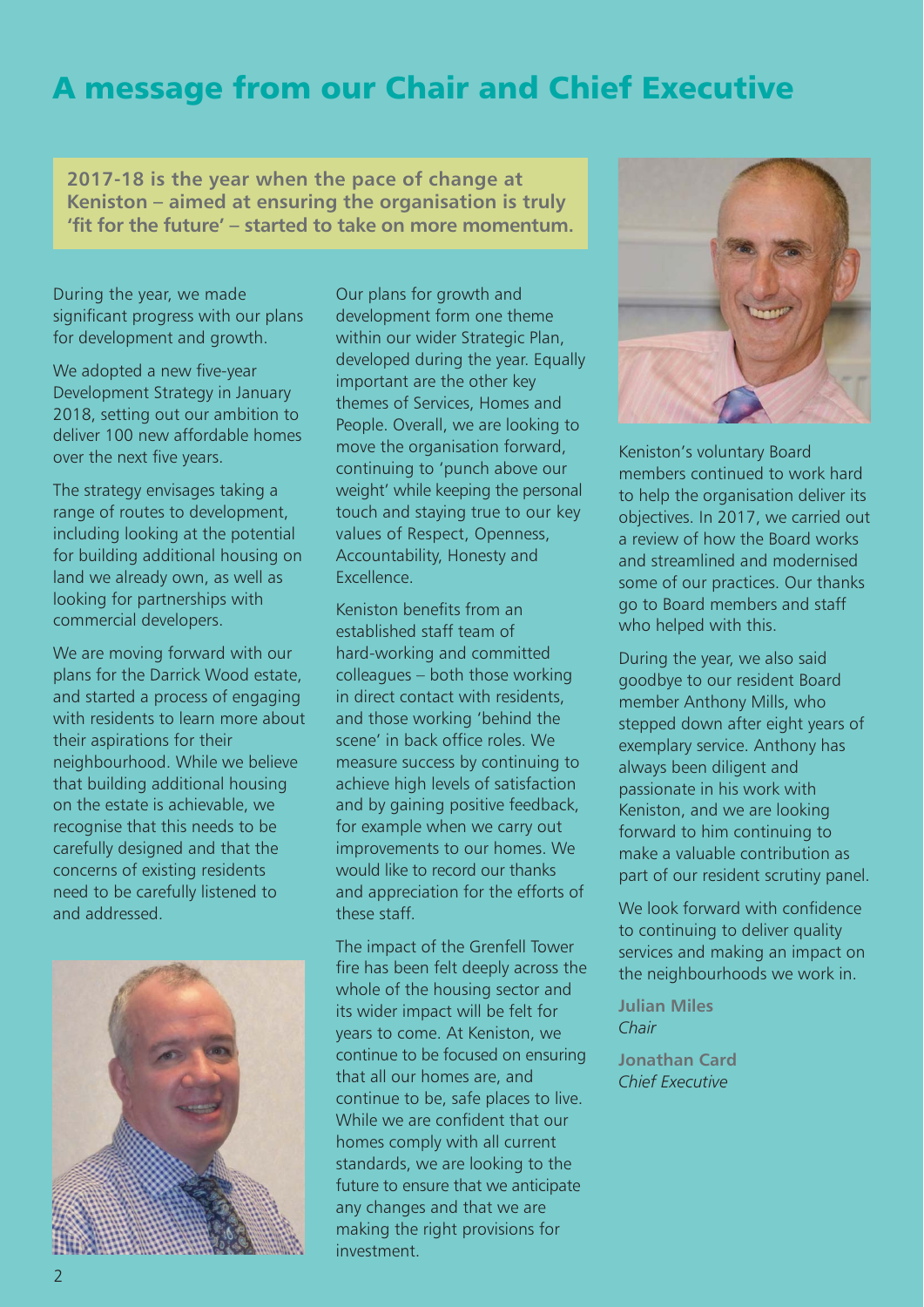## 1 About Keniston

**Keniston Housing Association is a small registered provider of housing, with homes in Islington, Lambeth, Southwark, Bexley, Bromley, Croydon and Crawley.**

Our largest estate is in Farnborough, where we have 369 homes.

Our vision is to provide better homes, better services and better neighbourhoods.

#### The homes we provide

On 31 March 2018, we owned and managed 765 homes. They included:

- 567 for general needs
- 16 let as 'affordable rent'
- three homes for staff
- one empty while we planned its future
- 139 for older people, and
- 39 leasehold properties.

In August 2017, we sold the lease of one of our Southwark flats.

Selling a property like this raises



money to help us provide more, affordable, rented homes.

In February 2018, we bought an additional leasehold flat at Nethewode Court. We own the freehold of this building.



We let 23 homes during the year – eight of them to black or ethnic minority households.

Our homes were empty for an average of 16 days before being re-let. This is better than the average for other small housing associations.

On average, our general needs homes are empty a little longer (17 days) than our homes for older people (15 days).

## Customer services

2



#### **The Customer Services Team takes your calls and your repair requests.**

In the summer of 2017, we introduced interactive SMS texting as a new way to communicate with you.

We have been using it:

- to confirm your repair orders
- to get you to confirm when your repair is complete
- to give us feedback, and
- to send messages to groups of residents – for example, to warn when your block needs a repair.

You can now text to check your

rent account balance and to order a statement.

This new service is popular with staff and residents, and it allows us to provide services more efficiently.

#### **Complaints**

During the year, a tenant from Dromore made a complaint about repairs, while a tenant from the Darrick Wood Estate complained about our housing service. We acknowledged and dealt with both complaints on target, settling them in the first stage of our complaints system.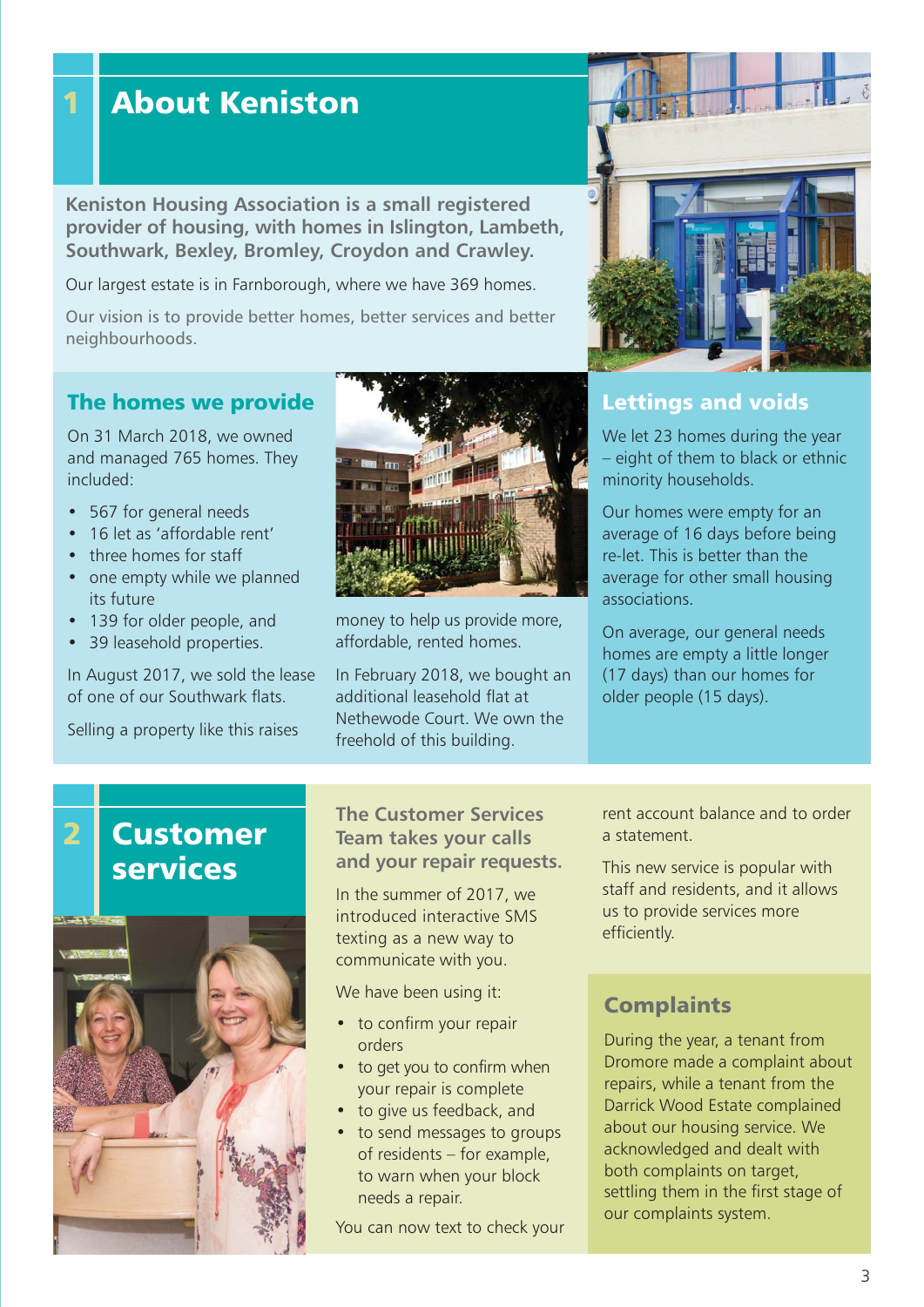## **3** Housing management

**The Housing Services Team manages your tenancies and sorts out any problems developing at your estate.**



#### Rent payments

Our Rent Income Officers track your rent payments and work with residents who owe us money.

They can offer support to people who are struggling to make ends meet.

We took court action against 20 households last year. Two were evicted.

#### Anti-social behaviour

We recorded 37 incidents of anti-social behaviour. Most (38%) were about noise from inconsiderate neighbours – or where neighbours' lifestyles clashed.

In five cases, we offered to bring in an independent mediator, but we couldn't get both sides to agree to this.

We dealt with two incidents of hate crime and two of domestic violence.

Around our schemes and estates, our most pressing problem currently is people dumping rubbish.

#### **Estate** services 4

#### **Our estate-based staff provide your local services.**

We also have three on-site Sheltered Scheme Managers.

In all:

- 98% of estate repairs were completed on target
- 94% of residents were satisfied with their estate services, and
- 89% agreed these services gave them value for money.



## **5** Community involvement

**We actively encourage residents to get involved in our work and to take an active part in community life at our schemes and estates.**

#### Consulting residents

The Resident Panel now has 31 members, from 11 schemes.

We asked for feedback on several issues. For example, what we should prioritise in our fiveyear strategic plan.

We began planning for a new Tenant Scrutiny Panel, which will have a more formal role in monitoring our performance, reviewing services and making improvement recommendations to the Board.



#### Education & training

Bromley Adult Education Service ran cooking and gardening classes for older people at our Darrick Wood Community Centre, as well courses on 'online basics' and food safety. Our staff ran workshops on budgeting and Universal Credit.

Since April 2018, Adult Education has provided fewer classes, so the Darrick Wood community group is considering using the centre's own funds to pay for future classes.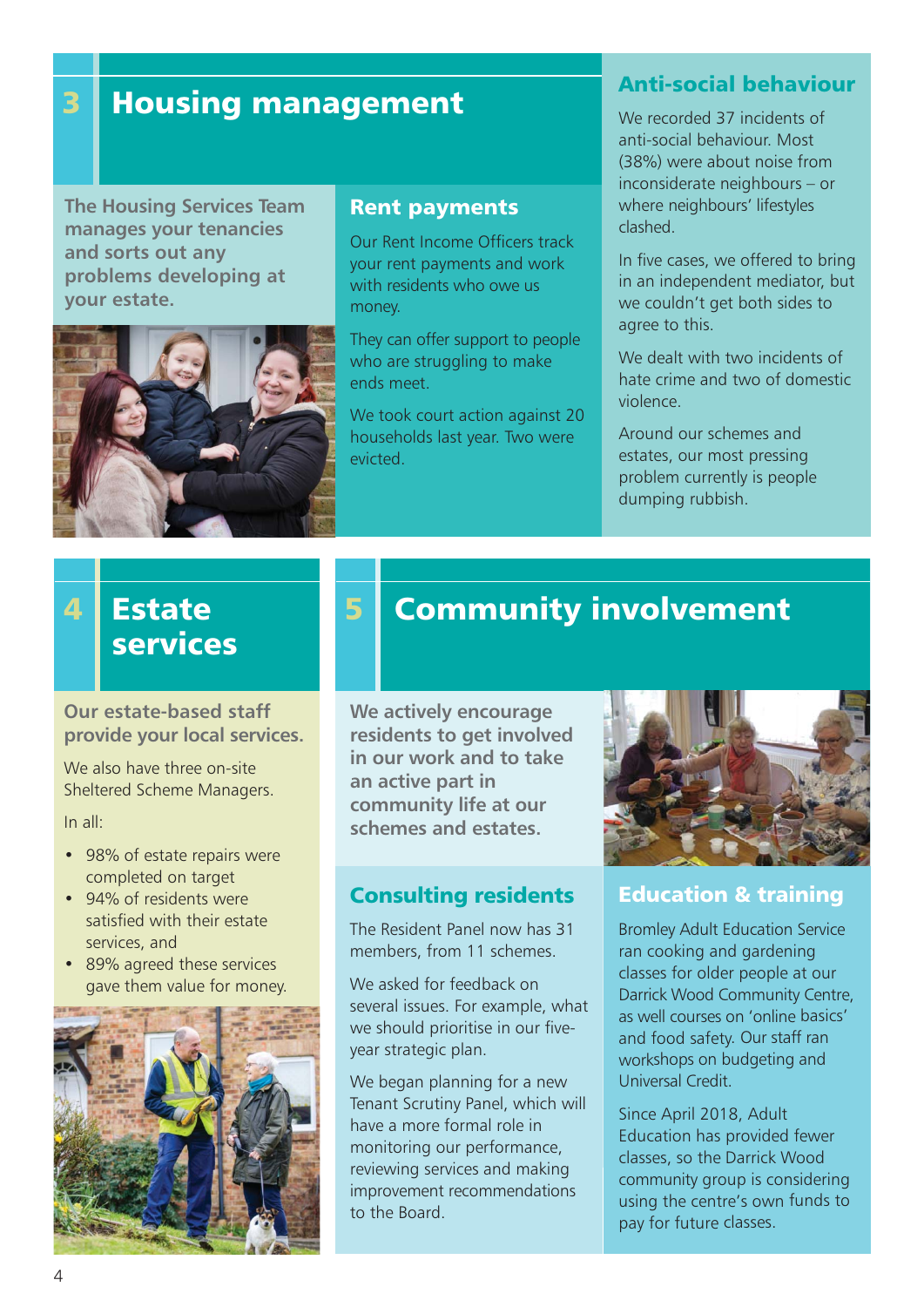**6 Repairs & maintenance** 



**We prioritise getting the repairs service right, because we know this is really important to our residents.**

#### Responsive repairs

During the year, we carried out 3,088 repairs.

- Around 94% were completed on first visit (up by 3% on the previous year).
- Repairs were completed on average within 5.9 days (down from 6.6 days).
- A total of 97% were completed on target (up by 2%).
- All our homes had gas safety certificates by 31 March 2018.

Resident satisfaction with our repairs service stood at 93%.

#### Planned works

We spent almost £500K upgrading154 homes, including:

- 19 kitchens at Hornsey Road and Tollington Park
- gas central heating for six homes at Tollington Park
- at Darrick Wood, windows for 12 flats and heating upgrades to 34 homes
- 28 kitchens at Burnhill House
- 39 front doors and communal lighting at Tarling Close
- 24 front doors at Foxley Hall.

We also spent £158k on redecorations and adapted 19 homes for disabled people.



## **New homes**

**We drew up a new development strategy that will add 100 homes to our stock over the next five years.**

We plan to buy existing properties and develop new ones to provide genuinely affordable homes for people to rent. We may also provide some homes for shared ownership.



5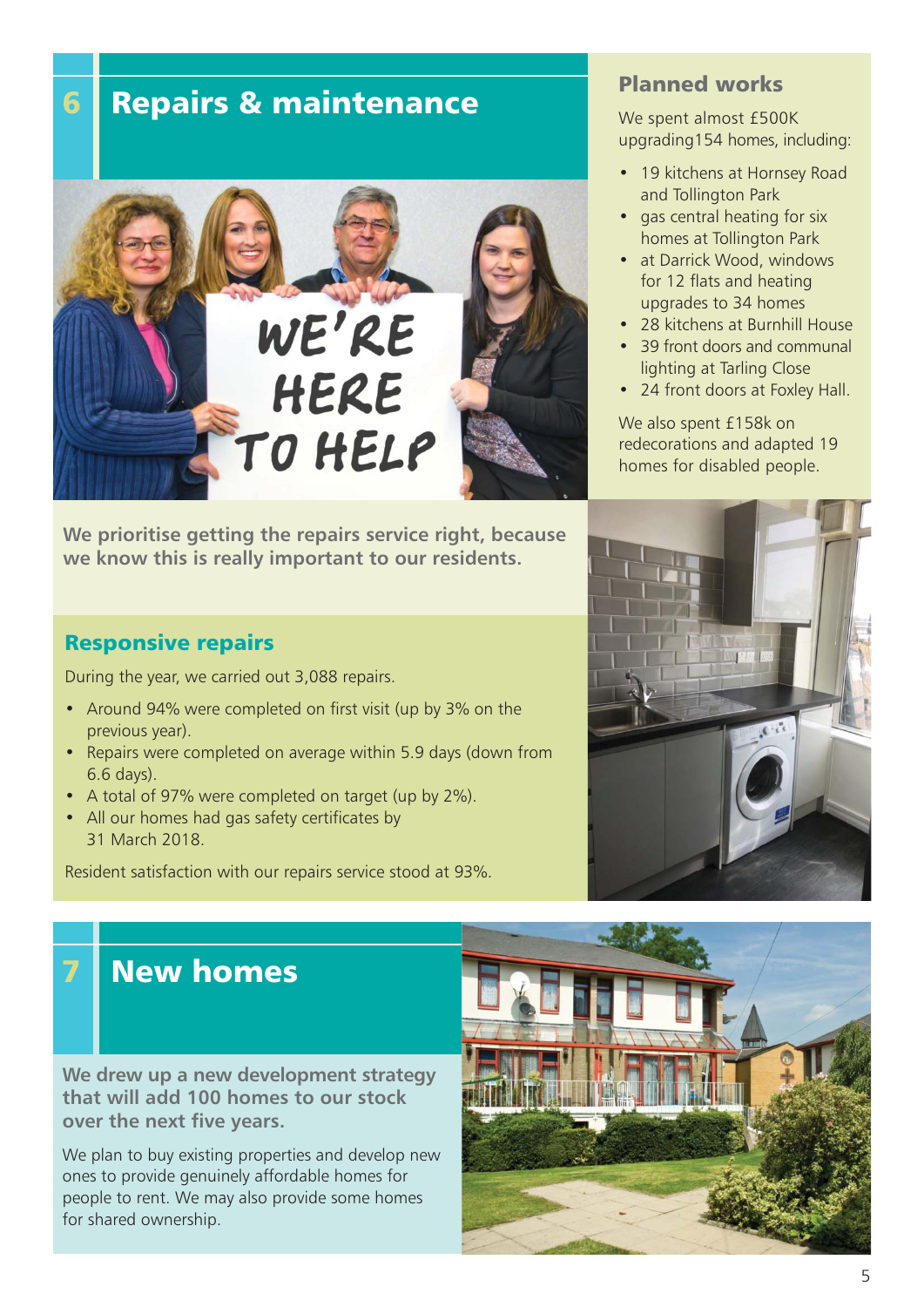## 8 Staff

**We employ around 40 members of staff.** 

The staff team is led by:

- Jonathan Card, Chief Executive
- Vivienne Astall, Housing Services Director
- Tony Coward, Property Services Director, and
- Andrew Shiatis, Finance Director.



## **9** The Board

**We currently have nine Board members, who are all unpaid volunteers.**

**Julian Miles (Chair)** Since reading law at university, Julian has worked in the housing sector for a range of housing providers for over 19 years, where he has undertaken a variety of senior and strategic roles, delivering housing and support services. Julian joined the board in 2010 and was appointed Chair in 2015.

#### **Shehla Husain (Co-Vice Chair)**

Shehla works for the Home Office as Deputy Director on programmes around national resilience in the fire sector. She previously worked for the Department for Communities and Local Government, the Housing Corporation and charities. Shehla became Co-Vice Chair at Keniston in 2015.

#### **Peter Voisey (Co-Vice Chair)**

Peter is a qualified solicitor and has been practising as a partner in a large City law firm for many years.

His practice includes advising on bond issues and related finance transactions for housing associations. Peter became Co-Vice Chair at Keniston in 2015.

#### **Barry Luhmann (Chair of Audit & Risk Committee and**

**Treasurer)** Barry is Head of UK Mortgage Intelligence at Black Rock Asset Management and a qualified accountant. He is currently the Chair of the Audit and Risk Committee and Keniston's Treasurer.

**Simone Bailey** Simone is a member of the Royal Institute of Chartered Surveyors and has worked as Asset Management Director at Abellio Greater Anglia Ltd since 2012. Prior to that she worked at Network Rail Property as Retail Director and then Commercial Director.

**Seema Jassi** Seema is Director of Strategic Planning at Action for Children, having initially joined the charity in 2015 as Head of Risk and Assurance. She previously led on a range of risk management and compliance functions for three social housing providers from 2008. Seema joined the Keniston Board in 2014.

**Sally Rice Sally is an independent** housing consultant. She previously worked for Moat, where, for the last nine years she was Director of

Development. She is a qualified planner and member of the Royal Town Planning Institute and the Chartered Institute of Housing. Sally joined the Keniston Board in July 2018.

**Sheila Sackey** Sheila is currently a Service Delivery Manager at Westminster Council. She was previously responsible for monitoring the Council's housing management provider, CityWest Homes, and she has worked on licensing and private sector housing policy with the Local Government Association. Sheila has an MSc in Public Policy and Management and a LLB Law degree.

**Lucy Worrall** Lucy has worked at Peabody since November 2017. As Research and Public Policy Manager, she is responsible for leading on Peabody's strategic research programme and public policy work. Lucy gained a distinction in her Postgraduate Certificate in Housing Practice at Westminster University.

**Anthony Mills** A retired gardener and longstanding Keniston resident, Anthony served on the Board during the early part of the financial year. He resigned in October 2017.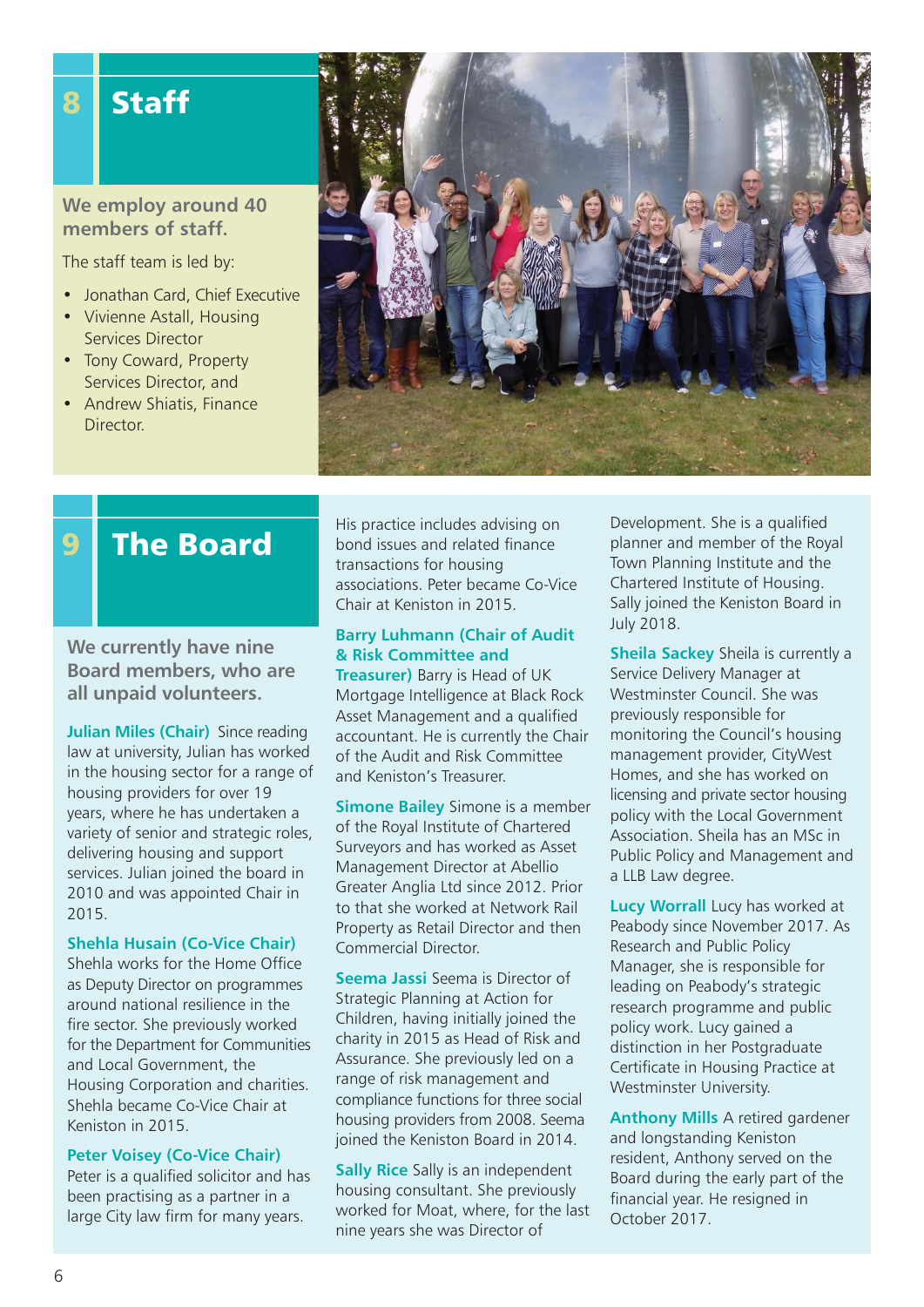#### Our financial performance 10

**Our finances remained strong and we ended the year with a surplus of £1.75m, compared with £1.07m the year before.**

- We collected 101.1% of the rent due for the year, which was better than the previous year (99.6%), and better than average for other similar landlords.
- Our rent arrears rose slightly to 3.53%. This meant we missed our target of 3.2% and we performed less well than other similar landlords (average 2.65%). We are now working to improve this figure.

### Income and expenditure for the year ended 31 March 2018

|                                                     | 2018<br>÷   | 2017        |
|-----------------------------------------------------|-------------|-------------|
| Turnover                                            | 5,241,929   | 5,266,852   |
| Operating expenditure                               | (3,764,655) | (3,997,297) |
| Surplus on disposal of<br>social housing properties | 452,399     |             |
| <b>Operating surplus</b>                            | 1,929,673   | 1,269,555   |
| Interest receivable and<br>finance income           | 19,819      | 17,939      |
| Interest payable                                    | (185, 710)  | (200, 055)  |
| Other finance costs                                 | (11,000)    | (17,000)    |
| Surplus for the year                                | 1,752,782   | 1,070,439   |

#### Balance sheet at 31 March 2018

|                                                                      | 2018<br>f     | 2017<br>f   |
|----------------------------------------------------------------------|---------------|-------------|
| <b>Fixed assets</b>                                                  |               |             |
| Housing properties                                                   | 37,558,602    | 37,894,338  |
| Other fixed assets                                                   | 362,941       | 408,239     |
|                                                                      | 37,921,543    | 38,302,577  |
| <b>Current assets</b>                                                |               |             |
| Debtors                                                              | 218,438       | 326,361     |
| Cash and cash equivalents                                            | 5,272,391     | 4,095,829   |
|                                                                      | 5,490,829     | 4,422,190   |
| <b>Creditors: amounts falling</b><br>due within one year             | (1, 515, 864) | (1,763,098) |
| Net current assets                                                   | 3,974,965     | 2,659,092   |
| <b>Total assets less</b><br>current liabilities                      | 41,896,508    | 40,961,669  |
| <b>Creditors: amounts</b><br>falling due after more<br>than one year | 25,830,047    | 26,647,986  |
| <b>Capital and reserves</b>                                          |               |             |
| Non-equity share capital                                             | 8             | 12          |
| Revenue reserves                                                     | 16,066,453    | 14,313,671  |
|                                                                      | 16,066,461    | 14,313,683  |
|                                                                      | 41,896,508    | 40,961,669  |



## **Value for money**

#### **Our regulator expects us to provide you with a home and services that give you good value for money.**

We do this by constantly looking for ways to keep costs down, at the same time as continuing to give you efficient and effective services that you can rely on.

Our approach is regularly checked by the Board and its sub-committees. We also compare our performance with two groups of small housing associations:

- the 15 small London-based landlords in the BM320 group, and
- 140 small associations nationally, in the SPBM group.

Last year, these comparisons showed that our overall costs per home, and our housing management costs, were both lower than average for other similar landlords. Our repair costs were also lower than landlords in the BM320 group.

During the year, we focused particularly on:

- reducing the cost of planned works
- better use of text messaging and digital services
- keeping rent arrears down
- reviewing the use of empty homes, and
- making sure homes weren't being illegally sub-let.